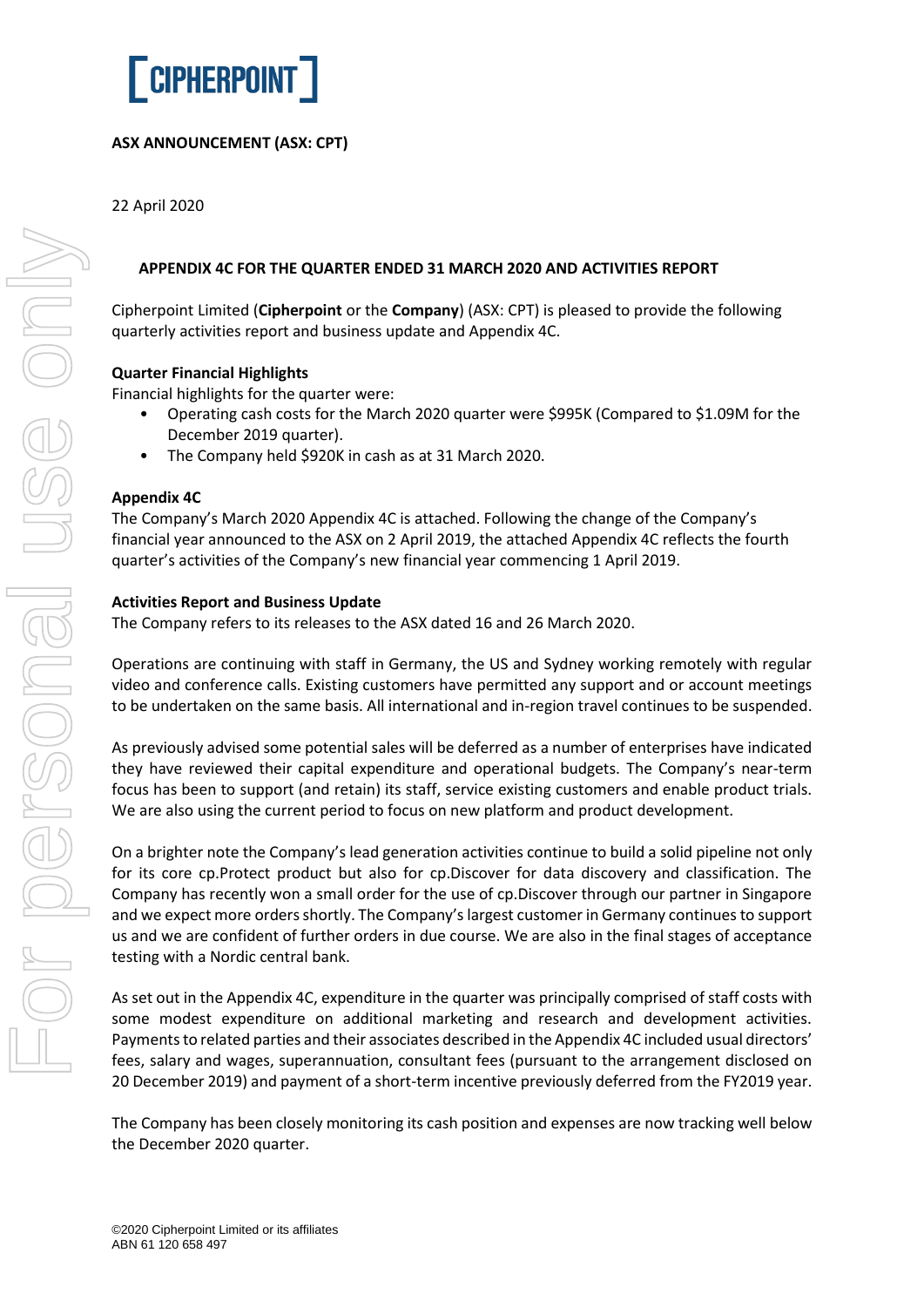#### **Asset Recovery**

As shareholders may be aware the Company was subject to a backdoor listing of its data security business in 2014. At that time the Company traded as Prime Minerals Limited and held various mining tenements directly and through its subsidiaries.

A review of ASX records, annual reports and agreements created at or around that time (copies of which we have now recently obtained) have revealed that in 2008 the Company sold its interests in certain mining exploration tenements in an area known as the Barrambie project in Western Australia. The sale to Neometals Limited (then called Reed Resources Limited) included an entitlement to a Net Smelter Royalty (NSR) of 2% over output from a defined tenement area. The Company is presently seeking advice with respect to the NSR. At this time the Company has not formed a view on the potential value of the NSR if any.

#### **Investment and Co-Venture Discussions**

The Company has been meeting with potential equity investors in Europe given the focus of the business in that market. All discussions have been conducted under suitable Non-Disclosure Agreements and are preliminary and non-binding in nature. One structure that has been discussed is creating a joint venture entity into which the business of the Company will be transferred with new European investors injecting capital into that vehicle. The Company has taken preliminary advice that, subject to the final terms of any arrangement, this would not be a disposal of its main undertaking as its main undertaking before the transfer will be the same as after any such transfer (i.e. software services). Any such arrangement may require consultation with ASX and potentially shareholder approval. The potential investor is presently conducting due diligence on the business and has spoken with the Company's largest customer. There is no guarantee that these discussions will result in any venture or investment.

#### **Funding and SPP**

In light of the Asset Recovery and Investment and Co-Venture Discussions referred to above the Board has decided to seek a modest capital raise to extend its current cash runway until 30 September 2020 i.e. the first half of its FY21. The Board has decided to announce today an intention to conduct a Share Placement Plan (SPP) to raise up to \$500,000 under which shareholders each will be entitled to subscribe for up to \$30,000 of shares at a price of 1.3c per share. Documents are being prepared and will be issued shortly. It is proposed that the Offer will be open until 5pm Friday 8 May 2020 unless otherwise varied.

Shareholders will note that the ASX has waived SPP requirements for the number of shares issued to be limited to 30% of the issued capital and the issue price to be at least 80% of the VWAP. The SPP issue price is a matter for reasonable determination by the Board. These temporary measures will expire on 31 July 2020 unless ASX decides to remove or extend them.

The decision of the Board on the terms of the SPP has been made after assessing the alternatives in the context of Coronavirus Economic Response Package Omnibus Act 2020*,* the concessions made by the ASX on capital raisings during the Covid-19 crisis and also reviewing comparable market discounts.

--Ends--

This announcement has been approved for release by Ted Pretty, Chairman.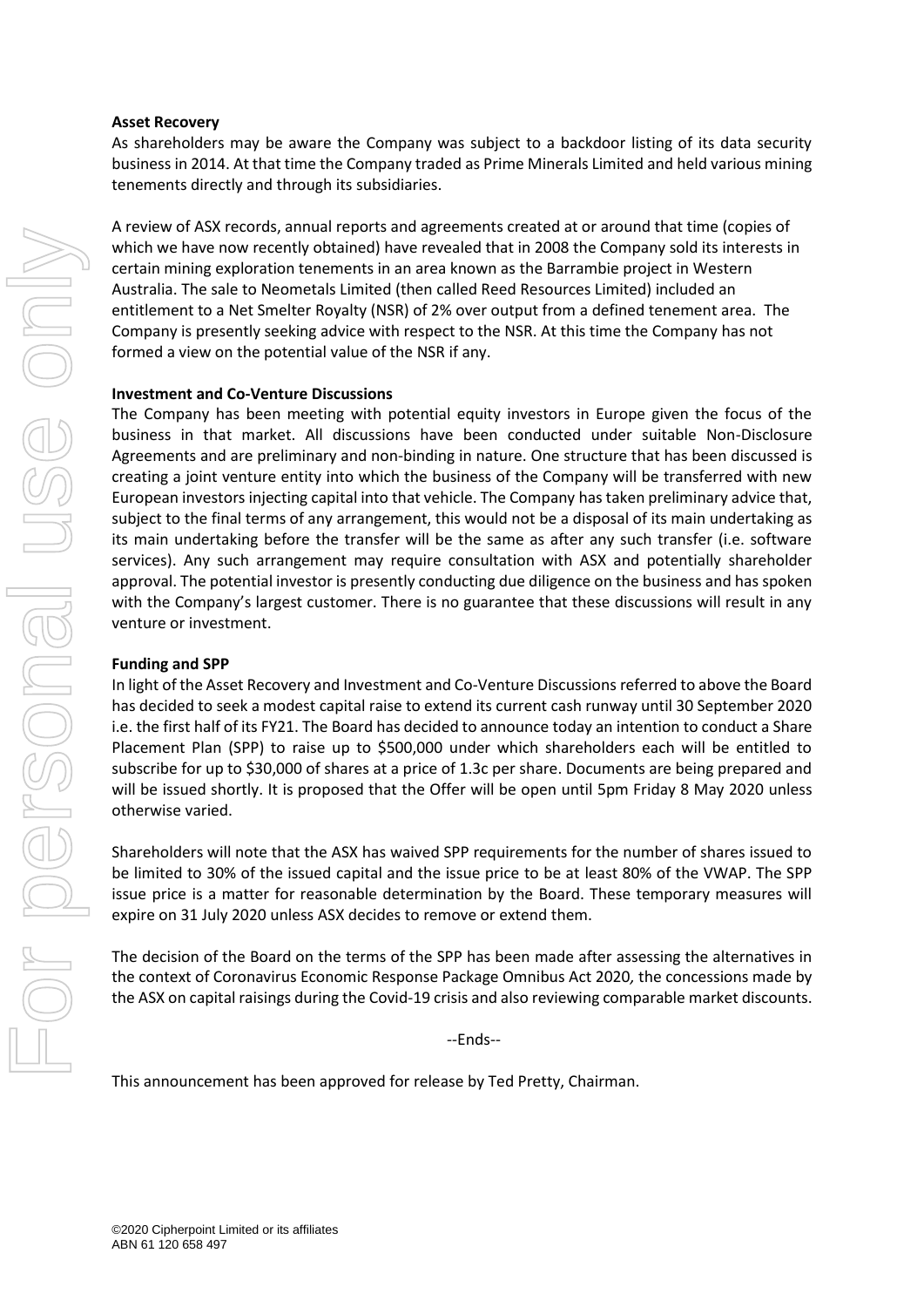#### **About Cipherpoint**

Cipherpoint is a leading provider of software solutions that enable continuous identification, classification and secure management of unstructured data across enterprise and the cloud and consolidates control into one place for companies to securely manage their data to be compliant, reduce risk, reduce costs and improve productivity.

Cipherpoint empowers businesses to discover, protect and control sensitive information across multiple platforms and repositories with industry best security for Microsoft SharePoint & Office 365 and Secure Enterprise File Sharing & Collaboration.

Our customers & partners span the public sector and defence, aerospace, technology, automotive, manufacturing, finance, media and sports industries.

**Further information**

For further information, please visit <https://covata.com/>[cipherpoint.com](https://cipherpoint.com/)

### **Cipherpoint investor relations contacts:**

Steven Bliim Cipherpoint Limited Chief Operating Officer, Executive Director and Joint Company Secretary steven.bliim@cipherpoint.com Level 8, 171 Clarence Street, Sydney NSW 2000 +61 2 8412 8200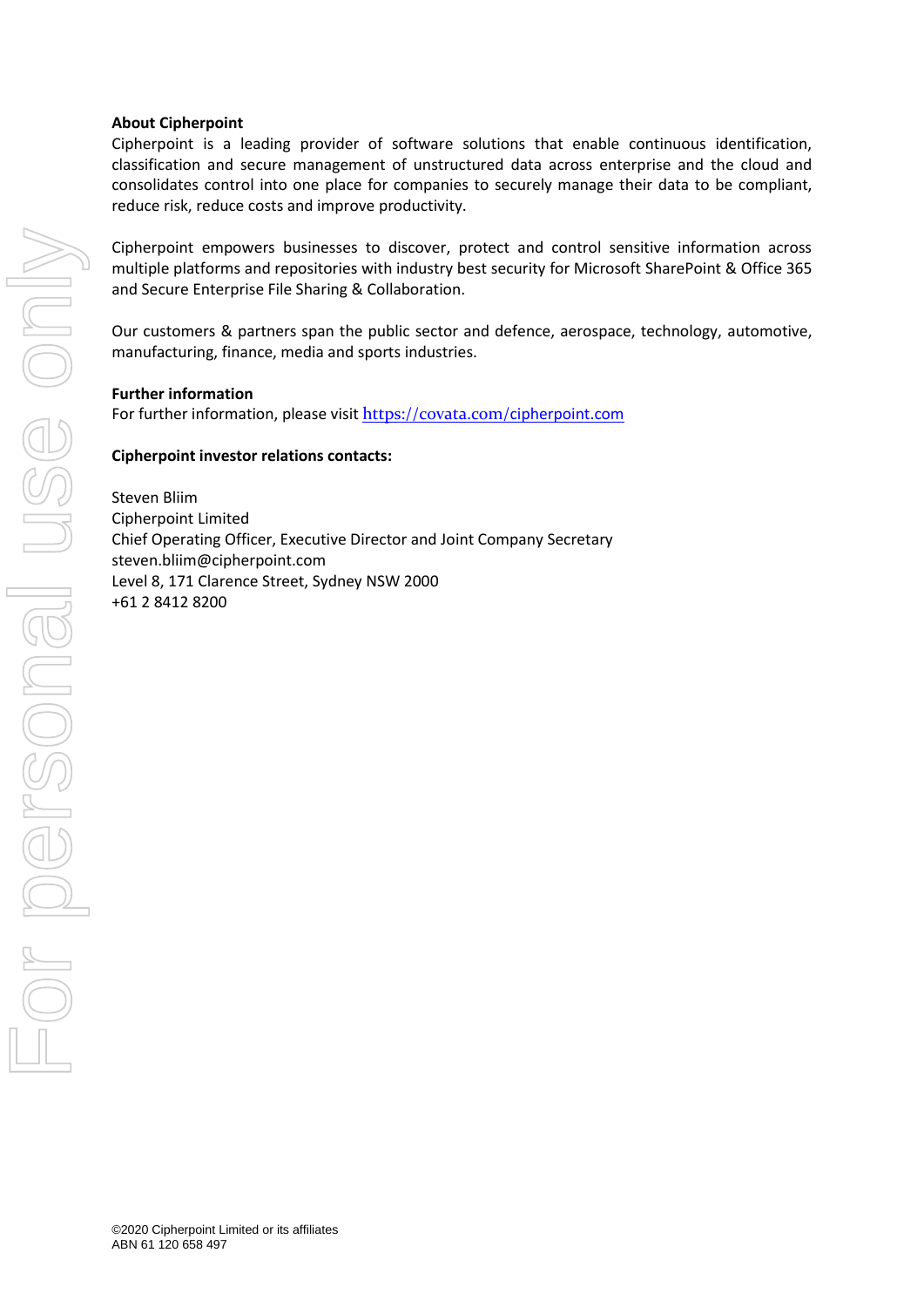# **Appendix 4C**

# **Quarterly cash flow report for entities subject to Listing Rule 4.7B**

| <b>Cipherpoint Limited</b>        |  |  |
|-----------------------------------|--|--|
| Quarter ended ("current quarter") |  |  |
| 31 March 2020                     |  |  |
|                                   |  |  |

| <b>Consolidated statement of cash flows</b> |                                                     | <b>Current quarter</b> | Year to date<br>$(12$ months) |
|---------------------------------------------|-----------------------------------------------------|------------------------|-------------------------------|
|                                             |                                                     | \$A'000                | \$A'000                       |
| 1.                                          | Cash flows from operating activities                |                        |                               |
| 1.1                                         | Receipts from customers                             | 108                    | 1,307                         |
| 1.2                                         | Payments for                                        |                        |                               |
|                                             | research and development<br>(a)                     | (45)                   | (294)                         |
|                                             | product manufacturing and operating<br>(b)<br>costs |                        |                               |
|                                             | advertising and marketing<br>(c)                    | (40)                   | (188)                         |
|                                             | leased assets<br>(d)                                |                        |                               |
|                                             | staff costs<br>(e)                                  | (650)                  | (3, 152)                      |
|                                             | (f)<br>administration and corporate costs           | (260)                  | (2, 120)                      |
| 1.3                                         | Dividends received (see note 3)                     |                        |                               |
| 1.4                                         | Interest received                                   |                        | 3                             |
| 1.5                                         | Interest and other costs of finance paid            |                        | (2)                           |
| 1.6                                         | Income taxes paid                                   |                        |                               |
| 1.7                                         | Government grants and tax incentives                |                        | 810                           |
| 1.8                                         | Other (provide details if material)                 |                        | 83                            |
| 1.9                                         | Net cash from / (used in) operating<br>activities   | (887)                  | (3, 553)                      |

| 2.  | Cash flows from investing activities |     |    |
|-----|--------------------------------------|-----|----|
| 2.1 | Payments to acquire:                 |     |    |
|     | entities<br>a)                       |     | (6 |
|     | businesses<br>b)                     |     |    |
|     | property, plant and equipment<br>(C) |     | 3  |
|     | investments<br>(d                    |     |    |
|     | intellectual property<br>(e)         |     |    |
|     | other non-current assets<br>'f)      | (5) | 25 |

For personal use only ISS ON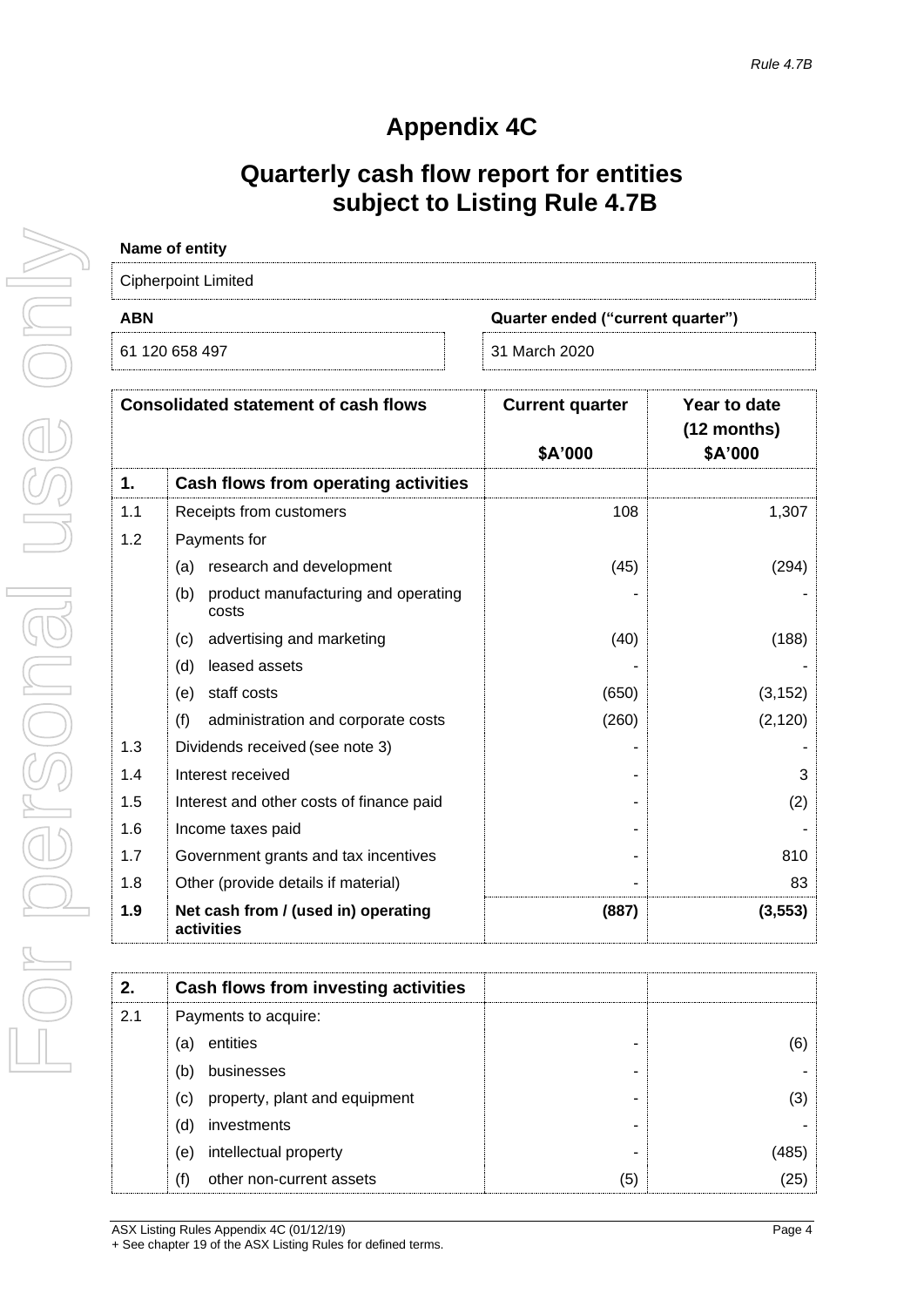| <b>Consolidated statement of cash flows</b> |                                                   | <b>Current quarter</b><br>\$A'000 | Year to date<br>$(12$ months)<br>\$A'000 |
|---------------------------------------------|---------------------------------------------------|-----------------------------------|------------------------------------------|
| $2.2\phantom{0}$                            | Proceeds from disposal of:                        |                                   |                                          |
|                                             | entities<br>(a)                                   |                                   |                                          |
|                                             | (b)<br>businesses                                 | 38                                | 3,024                                    |
|                                             | (c)<br>property, plant and equipment              |                                   |                                          |
|                                             | (d)<br>investments                                |                                   |                                          |
|                                             | intellectual property<br>(e)                      |                                   |                                          |
|                                             | (f)<br>other non-current assets                   |                                   |                                          |
| 2.3                                         | Cash flows from loans to other entities           |                                   |                                          |
| 2.4                                         | Dividends received (see note 3)                   |                                   |                                          |
| 2.5                                         | Other – return of credit card facility deposit    |                                   | 102                                      |
| 2.6                                         | Net cash from / (used in) investing<br>activities | 33                                | 2,609                                    |

| 3.   | Cash flows from financing activities                                                          |      |
|------|-----------------------------------------------------------------------------------------------|------|
| 3.1  | Proceeds from issues of equity securities<br>(excluding convertible debt securities)          |      |
| 3.2  | Proceeds from issue of convertible debt<br>securities                                         | 500  |
| 3.3  | Proceeds from exercise of options                                                             |      |
| 3.4  | Transaction costs related to issues of<br>equity securities or convertible debt<br>securities | (71) |
| 3.5  | Proceeds from borrowings                                                                      |      |
| 3.6  | Repayment of borrowings                                                                       |      |
| 3.7  | Transaction costs related to loans and<br>borrowings                                          |      |
| 3.8  | Dividends paid                                                                                |      |
| 3.9  | Other (provide details if material)                                                           |      |
| 3.10 | Net cash from / (used in) financing<br>activities                                             | 429  |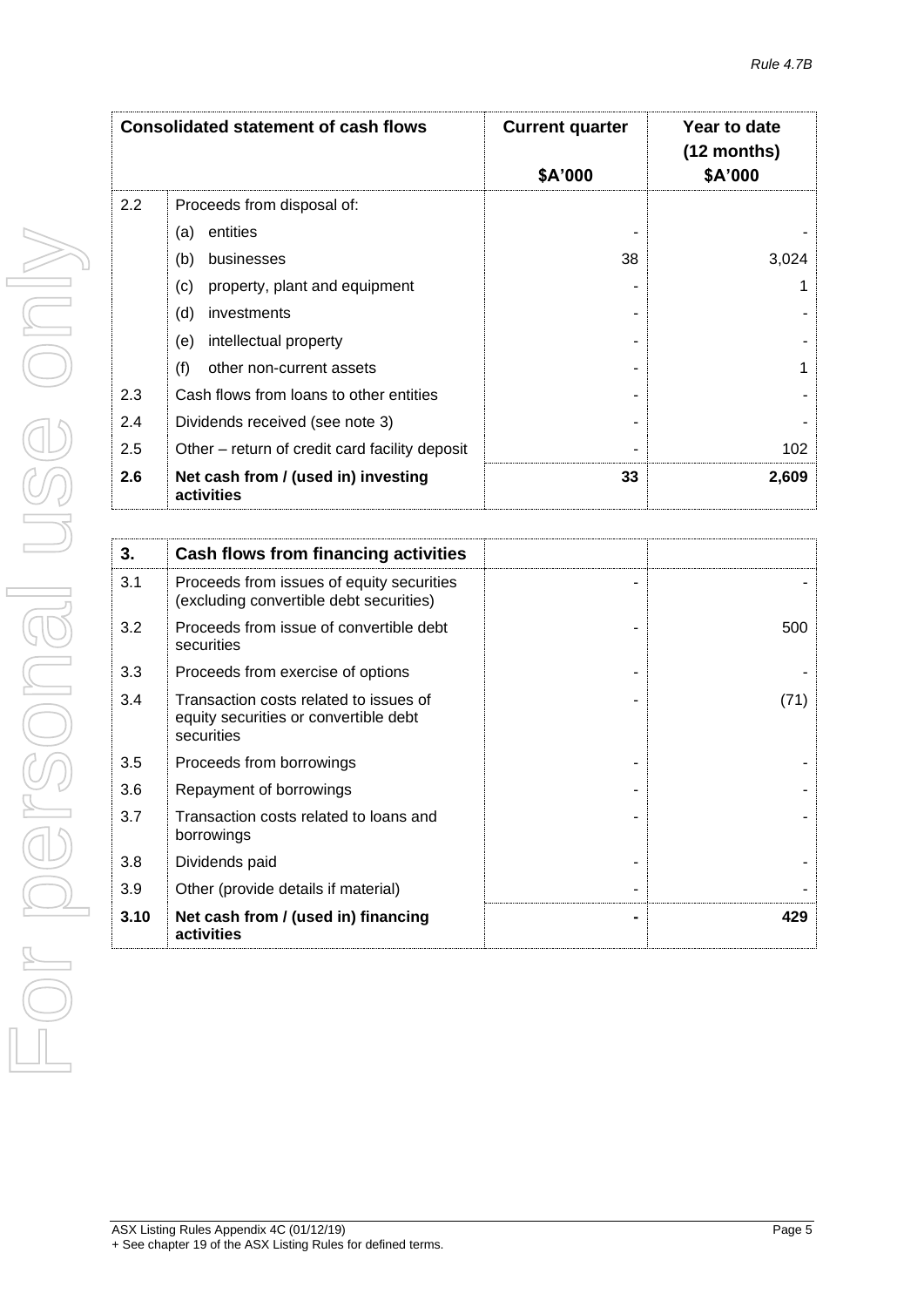| 4.  | Net increase / (decrease) in cash and<br>cash equivalents for the period | <b>Current quarter</b> | Year to date<br>$(12$ months) |
|-----|--------------------------------------------------------------------------|------------------------|-------------------------------|
|     |                                                                          | \$A'000                | \$A'000                       |
| 4.1 | Cash and cash equivalents at beginning of<br>period                      | 1,755                  | 1,503                         |
| 4.2 | Net cash from / (used in) operating<br>activities (item 1.9 above)       | (887)                  | (3, 553)                      |
| 4.3 | Net cash from / (used in) investing activities<br>(item 2.6 above)       | 33                     | 2,609                         |
| 4.4 | Net cash from / (used in) financing activities<br>item 3.10 above)       |                        | 429                           |
| 4.5 | Effect of movement in exchange rates on<br>cash held                     | 19                     | (68)                          |
| 4.6 | Cash and cash equivalents at end of<br>period                            | 920                    | 920                           |
|     |                                                                          |                        |                               |

| 5.  | Reconciliation of cash and cash<br>equivalents<br>at the end of the quarter (as shown in the<br>consolidated statement of cash flows) to the<br>related items in the accounts | <b>Current quarter</b><br>\$A'000 | <b>Previous quarter</b><br>\$A'000 |
|-----|-------------------------------------------------------------------------------------------------------------------------------------------------------------------------------|-----------------------------------|------------------------------------|
| 5.1 | <b>Bank balances</b>                                                                                                                                                          | 920                               | 1,755                              |
| 5.2 | Call deposits                                                                                                                                                                 |                                   |                                    |
| 5.3 | <b>Bank overdrafts</b>                                                                                                                                                        |                                   |                                    |
| 5.4 | Other (provide details)                                                                                                                                                       | -                                 |                                    |
| 5.5 | Cash and cash equivalents at end of<br>quarter (should equal item 4.6 above)                                                                                                  | 920                               | 1,755                              |

| 6.  | Payments to related parties of the entity and their<br>associates                          | <b>Current quarter</b><br><b>\$A'000</b> |
|-----|--------------------------------------------------------------------------------------------|------------------------------------------|
| 6.1 | Aggregate amount of payments to related parties and their<br>associates included in item 1 |                                          |
| 6.2 | Aggregate amount of payments to related parties and their<br>associates included in item 2 |                                          |

Note: if any amounts are shown in items 6.1 or 6.2, your quarterly activity report must include a description of, and an explanation for, such payments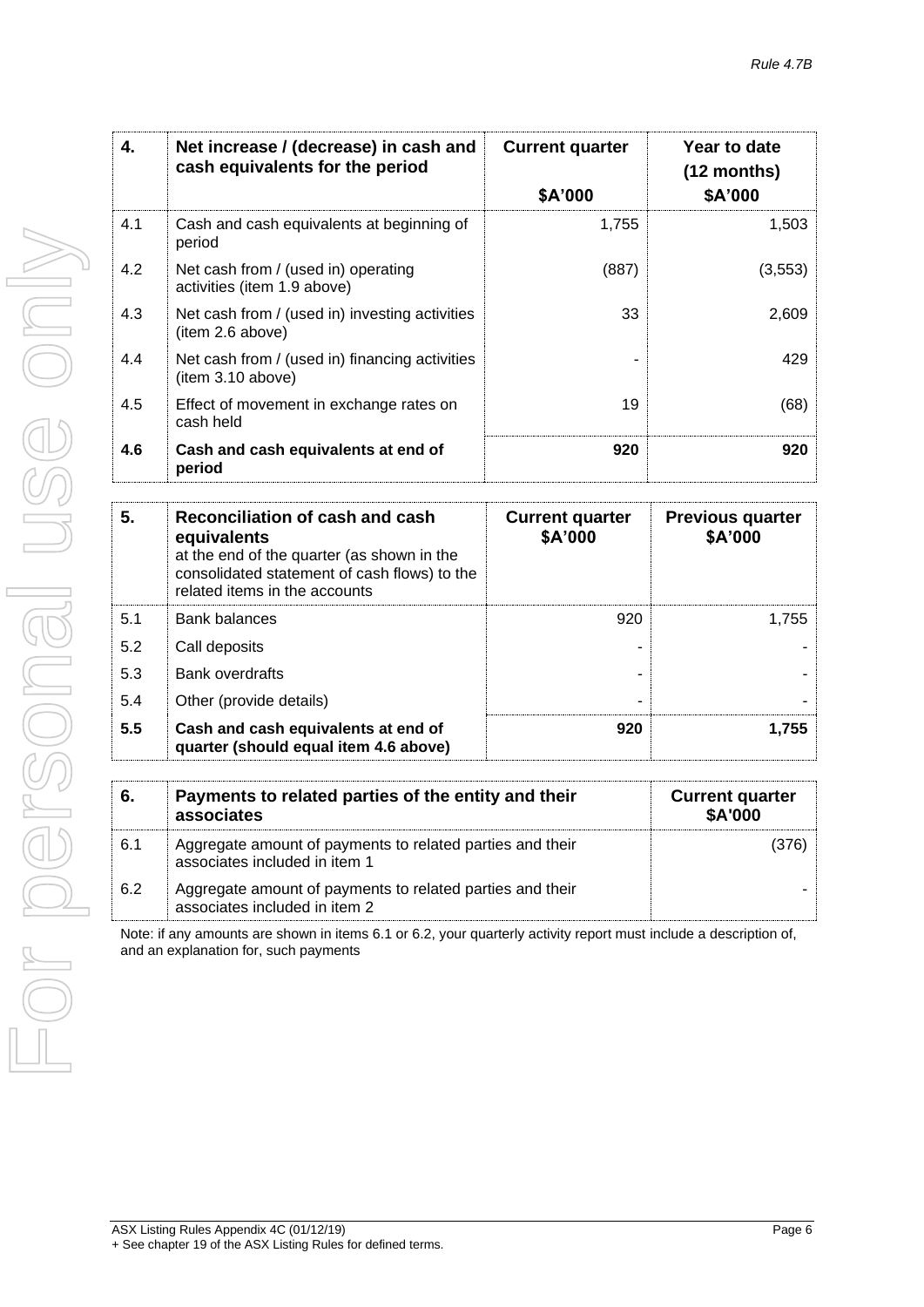| 7.  | <b>Financing facilities</b><br>Note: the term "facility' includes all forms of financing<br>arrangements available to the entity.<br>Add notes as necessary for an understanding of the<br>sources of finance available to the entity.                                                                                                               | <b>Total facility</b><br>amount at quarter<br>end<br>\$A'000 | Amount drawn at<br>quarter end<br>\$A'000 |
|-----|------------------------------------------------------------------------------------------------------------------------------------------------------------------------------------------------------------------------------------------------------------------------------------------------------------------------------------------------------|--------------------------------------------------------------|-------------------------------------------|
| 7.1 | Loan facilities                                                                                                                                                                                                                                                                                                                                      |                                                              |                                           |
| 7.2 | Credit standby arrangements                                                                                                                                                                                                                                                                                                                          |                                                              |                                           |
| 7.3 | Other (please specify)                                                                                                                                                                                                                                                                                                                               |                                                              |                                           |
| 7.4 | <b>Total financing facilities</b>                                                                                                                                                                                                                                                                                                                    |                                                              |                                           |
| 7.5 | Unused financing facilities available at quarter end                                                                                                                                                                                                                                                                                                 |                                                              |                                           |
| 7.6 | Include in the box below a description of each facility above, including the lender, interest<br>rate, maturity date and whether it is secured or unsecured. If any additional financing<br>facilities have been entered into or are proposed to be entered into after quarter end,<br>include a note providing details of those facilities as well. |                                                              |                                           |
| 8.  | Estimated cash available for future operating activities                                                                                                                                                                                                                                                                                             |                                                              | \$A'000                                   |

| ο.  |                                                                                                                                                                                                                              | Estimated cash available for future operating activities                                                                                                                                                                                                                                                                 | JA UUU      |
|-----|------------------------------------------------------------------------------------------------------------------------------------------------------------------------------------------------------------------------------|--------------------------------------------------------------------------------------------------------------------------------------------------------------------------------------------------------------------------------------------------------------------------------------------------------------------------|-------------|
| 8.1 |                                                                                                                                                                                                                              | Net cash from / (used in) operating activities (Item 1.9)                                                                                                                                                                                                                                                                | (887)       |
| 8.2 |                                                                                                                                                                                                                              | Cash and cash equivalents at quarter end (Item 4.6)                                                                                                                                                                                                                                                                      | 920         |
| 8.3 |                                                                                                                                                                                                                              | Unused finance facilities available at quarter end (Item 7.5)                                                                                                                                                                                                                                                            |             |
| 8.4 |                                                                                                                                                                                                                              | Total available funding (Item $8.2 +$ Item $8.3$ )                                                                                                                                                                                                                                                                       | 920         |
| 8.5 | Item $8.1$ )                                                                                                                                                                                                                 | Estimated quarters of funding available (Item 8.4 divided by                                                                                                                                                                                                                                                             | $\mathbf 1$ |
| 8.6 |                                                                                                                                                                                                                              | If Item 8.5 is less than 2 quarters, please provide answers to the following questions:                                                                                                                                                                                                                                  |             |
|     | $\mathbf 1$ .                                                                                                                                                                                                                | Does the entity expect that it will continue to have the current level of net operating<br>cash flows for the time being and, if not, why not?                                                                                                                                                                           |             |
|     | Answer                                                                                                                                                                                                                       |                                                                                                                                                                                                                                                                                                                          |             |
|     |                                                                                                                                                                                                                              | Yes, the Company expects to continue to have the current level of net operating<br>cash flows for the time being, although does have the capacity to reduce<br>expenditure if necessary.                                                                                                                                 |             |
|     | 2.<br>Has the entity taken any steps, or does it propose to take any steps, to raise further<br>cash to fund its operations and, if so, what are those steps and how likely does it<br>believe that they will be successful? |                                                                                                                                                                                                                                                                                                                          |             |
|     | Answer:                                                                                                                                                                                                                      |                                                                                                                                                                                                                                                                                                                          |             |
|     |                                                                                                                                                                                                                              | (a) The Company intends to conduct a share purchase plan (SPP) to raise up to a<br>further \$500,000. Although the Company cannot predict the outcome of the share<br>purchase plan, the Board has set the terms and pricing with a view to making the<br>SPP an attractive investment opportunity for its shareholders. |             |
|     | (b) The Company is also progressing discussions in relation to potential equity<br>investment from European investors, and will continue to progress these in the<br>coming quarter.                                         |                                                                                                                                                                                                                                                                                                                          |             |
|     | 3.                                                                                                                                                                                                                           | Does the entity expect to be able to continue its operations and to meet its business<br>objectives and, if so, on what basis?                                                                                                                                                                                           |             |
|     | Answer:                                                                                                                                                                                                                      |                                                                                                                                                                                                                                                                                                                          |             |
|     |                                                                                                                                                                                                                              | Yes, the Company believes that its current cash position together with additional<br>capital generating opportunities described in its Quarterly Activities Report will                                                                                                                                                  |             |

enable it to continue its operations.